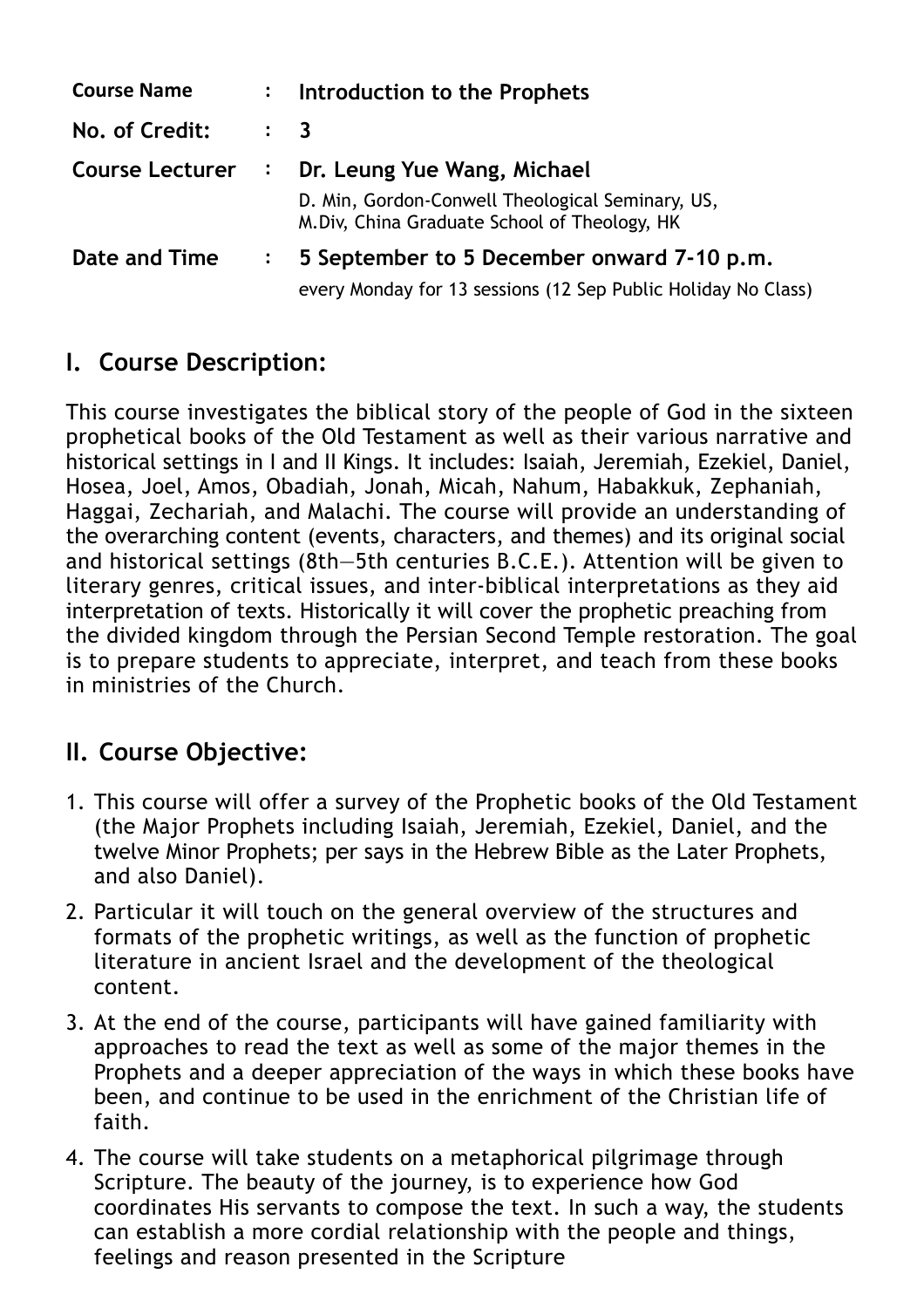# **III.Course Format:**

The course materials and lectures will be in English.

A willing spirit to begin a concentrate reading and contemplating the Scripture during the duration of the course is a pre-requisite; and student will be given opportunities to share their reflections.

Short clips will be given to provide a narrative overview of the books; while contextual overview and thematic topics are highlighted to provide a better understanding.

Discussions will be in and out of class and involved participation are graded. Submission of assignments will follow deadlines provided. There will be grade reduction for late submission, except for documented or medical emergencies.

| $\mathbf{1}$   | Emerging of the Prophets and their Writings<br>Approach to reading the Prophets             |
|----------------|---------------------------------------------------------------------------------------------|
| $\overline{2}$ | Overview of Isaiah Part 1<br>Speech: Symbol of Proclamation                                 |
| 3              | Overview of Isaiah Part 2<br>Speech: Oracle of Salvation                                    |
| $\overline{4}$ | Overview of Jeremiah Part 1<br>Narrative: Story of Calling                                  |
| 5              | Overview of Jeremiah Part 2<br><b>Style: Biblical Poetry</b><br>Speech: Oracle of Judgement |
| 6              | Overview of Ezekiel Part 1<br>Narrative: Symbolic Act                                       |
| $\overline{7}$ | Overview of Ezekiel Part 2<br>Theme: Judgement and Accusation of God's People               |
| 8              | <b>Overview of Daniel</b><br>Theme: Judgement and Accusation of the Nations                 |
| 9              | Overview of Hosea Amos Micah (Assyria)                                                      |
| 10             | Overview of Joel Obadiah Jonah<br><b>Style: Poetic Metaphor</b>                             |
| 11             | Overview of Nahum Habakkuk Zephaniah (Babylon)<br>Theme: Deliverance and Revival            |
| 12             | Overview of Haggai Zechariah Malachi (Persian)<br><b>Speech: Controversial Debate</b>       |
| 13             | <b>Review and Hermeneutic Hinge</b>                                                         |

### **IV. Course Content:**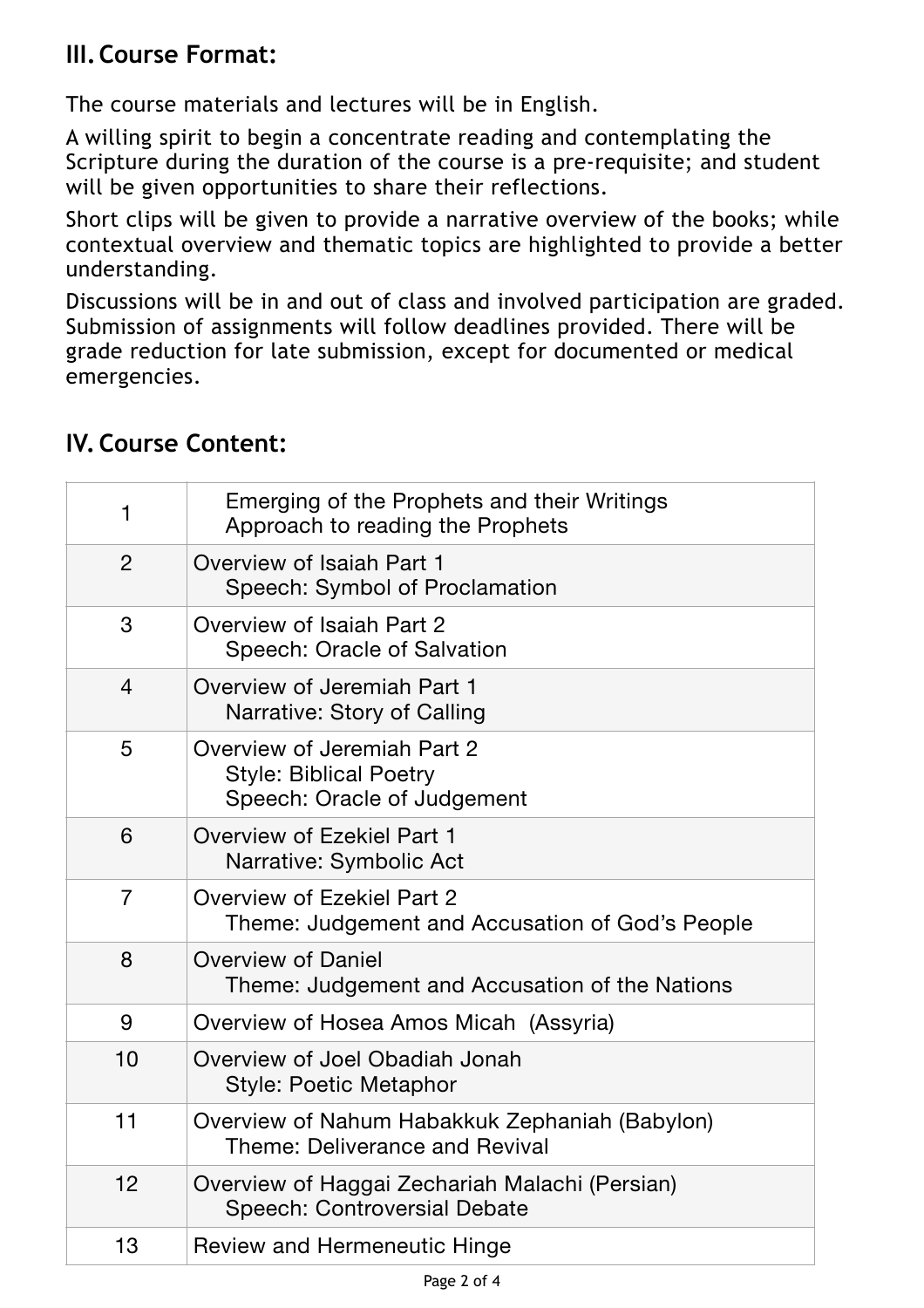# **V. Course Requirements:**

- 1. Scripture Reading and Discussion Participation (20%): A minimum of 15 Biblical chapters will be provided per week as a focus reading; however, students are encouraged to read through the Prophets, and to participate actively in discussion during lectures and online (if available).
- 2.Focus Reading and Presentation (30%): Each student will be assigned to share their scripture reading each week, at most three times during the whole course; and their sharing would based on a theme to present (judgement, salvation, deliverance, revival, hope, etc.) concerning the people of God, together with personal reflections.
- 3.Book Reading (20%): Declare the completion of reading on *The Prophetic Literature: An Introduction,* David Petersen, Chapter 1, p1-64.
- 4.Final Paper (30%; Master 6,500 words, Bachelor 4,000 words): Pick one or a set of a particular prophetic texts or chapters or books, belonging to similar social and historical context, and provide discussion on one or all of the following topics:
	- God in the eyes of the Israelis (concerning the accusation and judgement)
	- God in the eyes of the prophet (concerning the salvation and hope)
	- God in the eyes of the yourself (concerning one's own context verses the text context)